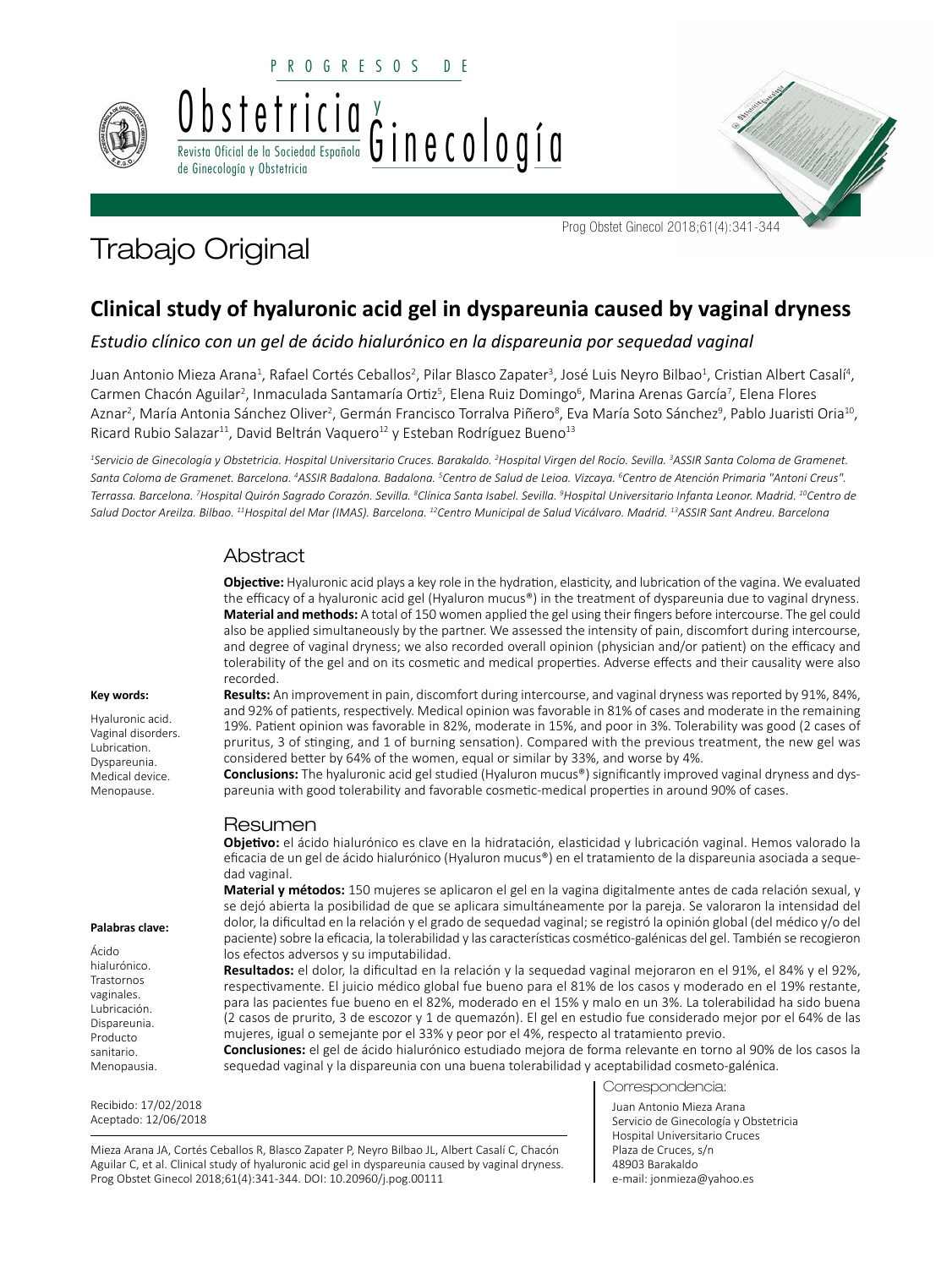## **INTRODUCTION**

Vaginal dryness is particularly common during and after the menopause and, together with dyspareunia, it is one of the main symptoms of the genitourinary syndrome that affects approximately 50% of postmenopausal women (1). Although it may have several causes, the most common is the reduction in estrogen levels leading to a negative effect in urogenital integrity and epithelial barrier function (2). A decrease in the production of vaginal lubricant can lead to vaginal dryness and irritation. These modifications imply the appearance of vulvovaginal discomfort, which may take the form of local itching, irritation, burning sensation, and even pain during intercourse (dyspareunia). Dyspareunia may seriously inhibit sexual desire and lead to vaginismus and anorgasmia.

Hyaluronic acid is a key mucopolysaccharide in the extracellular matrix. It is present in the skin and in many other tissues, including the vaginal mucosa. Its extraordinary hydrophilic capacity and its viscoelastic nature make it a key molecule in tissue hydration and elasticity by stimulating collagen synthesis in the skin and mucosa (3). Given that hyaluronic acid can retain large amounts of water molecules and help to form an extracellular aqueous film to maintain the water balance, it counters the symptoms associated with vaginal dryness (4). Hyaluronic acid also participates in healing of wounds and ulcers, thus highlighting its regenerative ability.

The present study evaluates the efficacy and safety profile of a hyaluronic acid gel—Hyaluron mucus®—in patients of various ages who presented with dyspareunia associated with vaginal dryness.

#### **MATERIAL AND METHODS**

We performed a multicenter, open-label, prospective clinical trial, for which we selected 150 women aged <75 years with dyspareunia associated with vaginal dryness. Informed consent was obtained from all patients before inclusion in the study. The study procedures complied with the ethical stipulations of the Declaration of Helsinki of 1975 (1983 Revision).

The exclusion criteria were pregnancy, breastfeeding, and any type of vaginal disorder (infections, lesions, tumors) or severe associated systemic disease requiring specific treatment other than that proposed for the study. We also excluded any participant who received another vaginal treatment during the trial.

The preparation used for the study (Hyaluron mucus®) consists of a hydrogel with hyaluronic acid 0.025% and a physiological pH equivalent to that of the vaginal mucosa. It does not contain acrylamides and is compatible with condoms. The product is applied to the vagina with the fingers before intercourse. It can also be used simultaneously by the partner. The minimum number of sexual relations for evaluation of efficacy was 2 during the 6-month study period.

We evaluated various effectiveness parameters: pain intensity, discomfort during intercourse, and vaginal dryness before and after treatment with the gel. Measurements were on a scale of 0 to 3, where 0 is absent, 1 mild, 2 moderate, and 3 severe.

In addition, when treatment was complete, overall opinion—both doctor and patient—on the effectiveness and tolerability of the gel was recorded.

Similarly, we recorded adverse events occurring outside the treatment. Imputability was classed as "possible", "probable", "improbable", or "not related".

Finally, we evaluated medical and cosmetic parameters of the gel, which included applicability, texture, and smell. These were classed by the patient as "good", "normal", or "poor". Similarly, the questionnaire collected the subjective impression of the patient on the duration of the lubricant effect as "sufficient", "limited", or "insufficient".

The results were expressed as a percentage of the patients for each response according to the abovementioned scales.

#### **RESULTS**

#### **Demographic data**

A total of 150 patients completed the study. No dropouts were recorded in any of the 13 centers. Mean age was 54 ± 9 years (range, 20-72 years) (Table I). Eighty-one patients (54%) were within the 51-60 year age group, and 55% of the sample (83 patients) had previously received treatment for dyspareunia, with modest results (34% good, 56% normal, 10% poor).

The number of sexual relations and the method of application of the gel (only by the patient or by the patient and partner) are shown in table II. The gel was applied in a mean of 7 sexual relations. A single application was sufficient in 84% of the sample. The remainder (16%) required another application at initiation of intercourse.

| Table I.                                       |
|------------------------------------------------|
| Distribution of the 150 patients by age at the |
| start of the study                             |

| Age range (y) | No. (%) |  |
|---------------|---------|--|
| $20 - 40$     | 16(11)  |  |
| 41-50         | 20(13)  |  |
| 51-60         | 81(54)  |  |
| 61-72         | 33(22)  |  |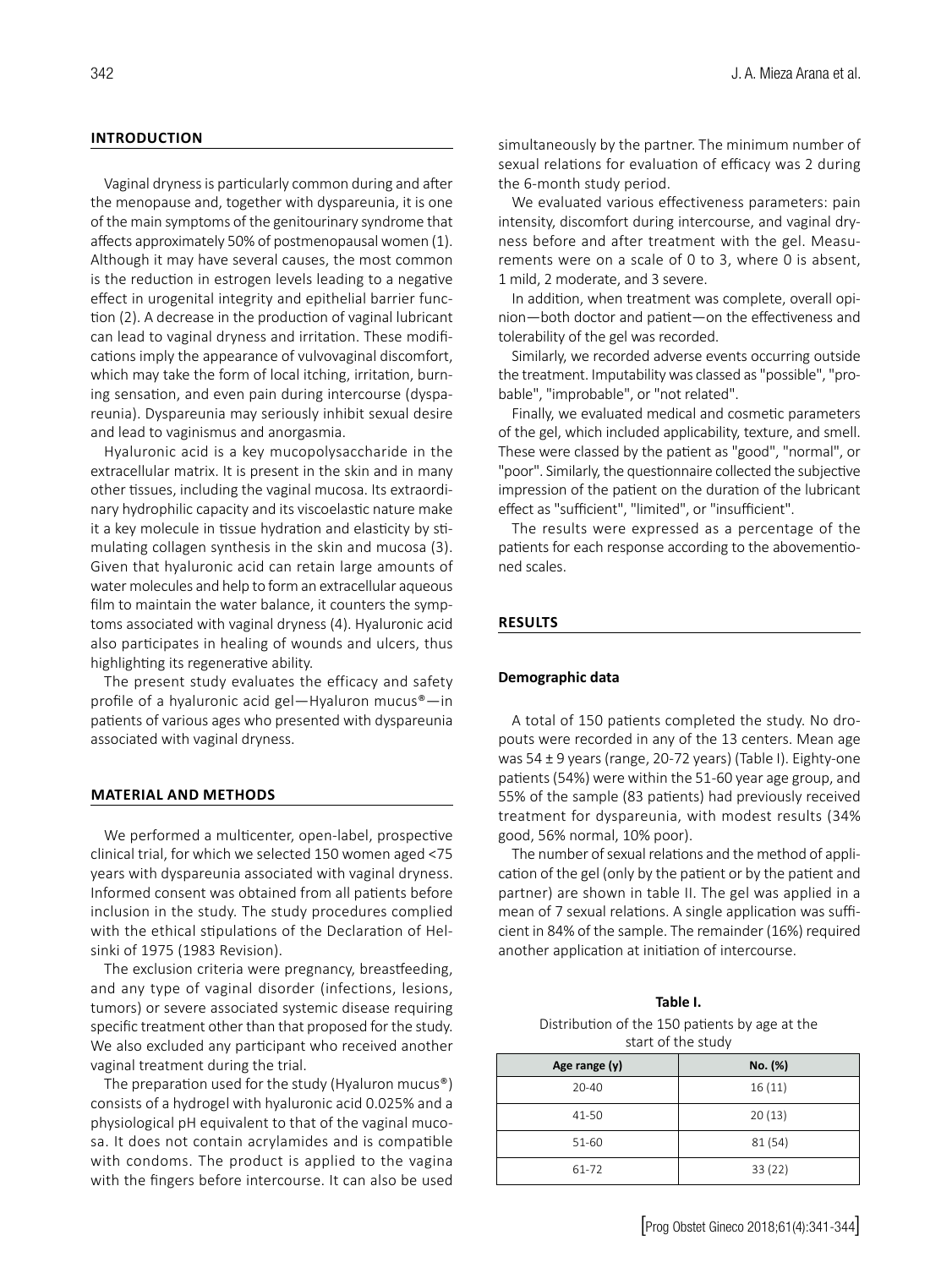**Table II.**  Frequency and form of application (woman or woman/partner) of hyaluronic acid gel

| <b>Frequency of application</b> | No. (%) |
|---------------------------------|---------|
| On 2-5 occasions                | 89 (61) |
| On 6-10 occasions               | 35(24)  |
| On more than 10 occasions       | 23(16)  |
| Simultaneous use by partner     | No. (%) |
| Yes                             | 63 (44) |
| No                              | 53 (36) |
| Sometimes                       | 29 (20) |

#### **Decrease in the sensation of pain**

The perception of pain during sexual intercourse improved in 91% of the women, remained unchanged in 8%, and increased from mild to moderate in 1 case (Fig. 1). In the cases of improvement, pain disappeared in 44% and decreased from moderate to mild in 38%, severe to mild in 10%, and severe to moderate in 8%. Discomfort during intercourse was also evaluated. This improved in 84% of participants and remained unchanged in 16% (Fig. 1). Of the patients who improved, 51% experienced no discomfort. Discomfort decreased from moderate to mild in 28%, from severe to mild in 10%, and from severe to moderate in 11%.



Figure 1. Clinical course after treatment with hyaluronic acid gel.

#### **Improvement in vaginal dryness**

Vaginal dryness improved in 92% of cases and remained unchanged in the remaining 8% (Fig. 1). In patients whose condition improved, dryness resolved in 35% and decreased from moderate to mild in 39%, from severe to mild in 17%, and from severe to moderate in 9%. The doctor's opinion was favorable for 81% of cases and moderate for the remaining 19%; the patient's opinion was favorable in 82%, moderate in 15%, and poor in 3% (Fig. 2).



Figure 2. Overall opinion on the efficacy and tolerability of hyaluronic acid gel.

#### **Tolerability and cosmetic acceptance**

The product was generally well tolerated. No adverse reactions were recorded in 96%. Six patients reported itching, stinging, or burning sensation. The association with the gel was considered improbable in 2 cases, probable in 2 cases, and possible in 1 case. No causality was established in 1 patient. With respect to adverse events after treatment, urinary tract infection was reported in 1 case, itching in 1 case, mild itching in the partner in 1 case, stinging with swelling and heat sensation in 1 case, and continued dryness in 4 cases.

The evaluation of cosmetic acceptability (applicability, texture, smell) is summarized in figure 3. This was generally very good. The duration of the lubricant effect was considered sufficient in 75% of cases, limited in 21%, and insufficient in 4%.

In the case of patients who had previously received treatment, the study gel was considered better in 64% of cases, the same or similar in 33%, and worse in 4%.



Figure 3. Patients' overall opinion on the cosmetic and medical applicability of hyaluronic acid gel.